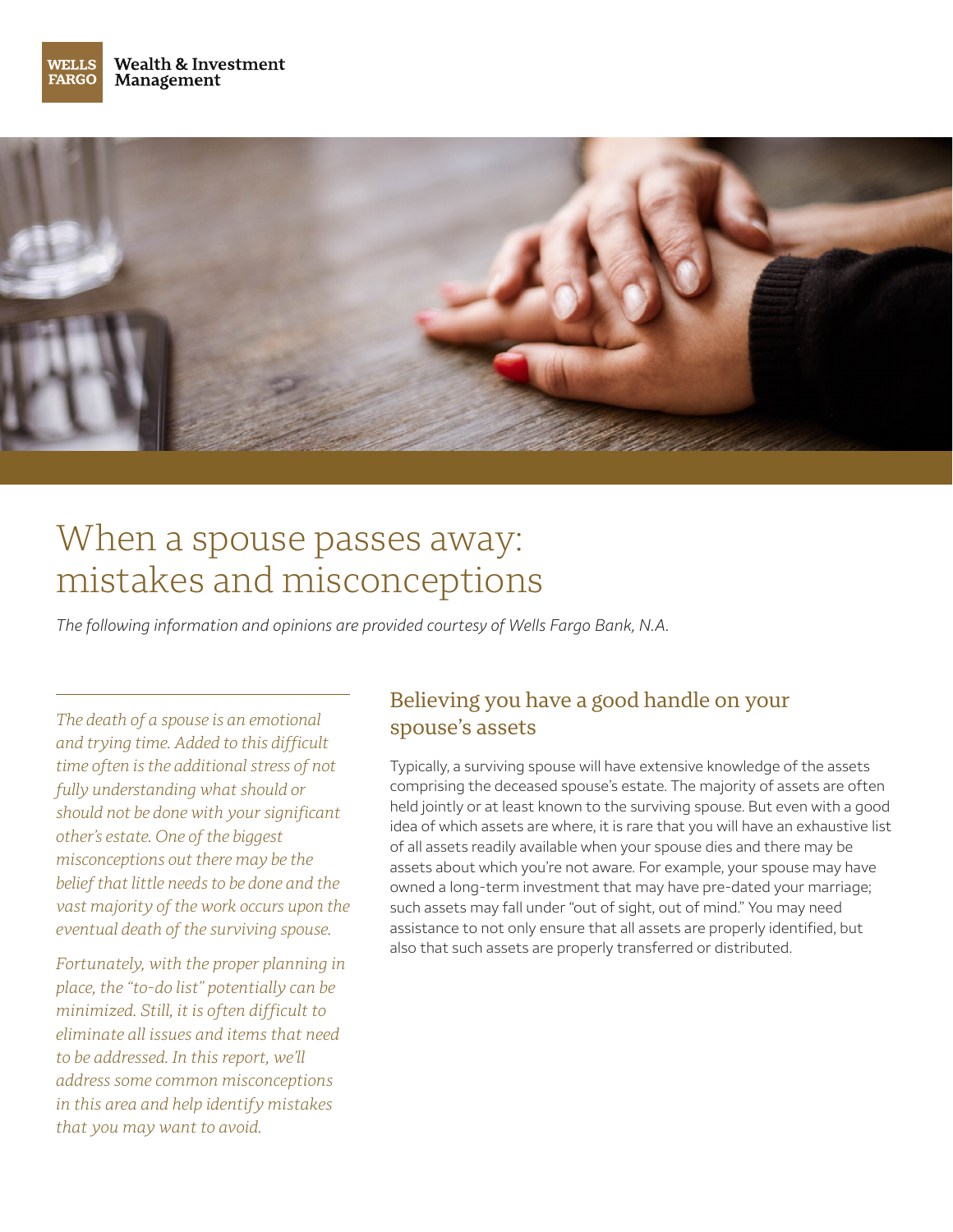## Assuming there is no need to probate the will

Many people are often under the impression that there will be no need to probate the will upon the death of your spouse (assuming there is a will), especially if the majority of the assets are owned jointly. Although you may have owned property jointly, you may discover that some of your assets were owned individually, such as certain investments, or even tangible personal property, such as automobiles.

Many of us have the popular "I Love You" will, whereby individually owned assets are left to the surviving spouse and then, upon the death of the surviving spouse, to the designated beneficiaries (such as surviving children) per the terms of the surviving spouse's will. Estate planning documents may utilize trusts for tax and other planning purposes (for example, setting up a revocable living trust and pour-over will with the intention of avoiding probate, or setting up a trust to control the flow of assets for a certain point of time post-death). However, in all of the aforementioned situations, probate will be required if there are any individually held assets with no designated beneficiaries.

### Believing paperwork will be minimal

For most of us, "paperwork" is an ugly, nine-letter word. The paperwork needed to administer the estate of your spouse is generally less burdensome; however, the administration of a spouse's estate can often be more time-consuming than you may have first thought. For example, there may be life insurance benefits to be paid or retirement accounts to be transferred. There may be a family business, closely held company, or rental property to deal with. Surprisingly, even something as relatively simple as the transfer of an automobile to a surviving spouse can be a bit of a hindrance.

#### Assuming death taxes will not be an issue

With the unlimited marital exemption applicable to federal and state death taxes, the tax liability of the predeceased spouse's estate is usually minimal; however, depending on the beneficiary designations, there may be federal and/or state filing requirements. Even with the IRS's current lifetime gift and estate tax exemption, you may have a reason to file a federal estate tax return in order to claim portability (i.e., the ability to transfer the deceased spouse's unused exemption amount for estate and gift taxes to a surviving spouse). In many instances, there will be no federal estate tax due, but there will be a state estate tax or, more likely, a state inheritance tax due on distributions to non-spouse beneficiaries.

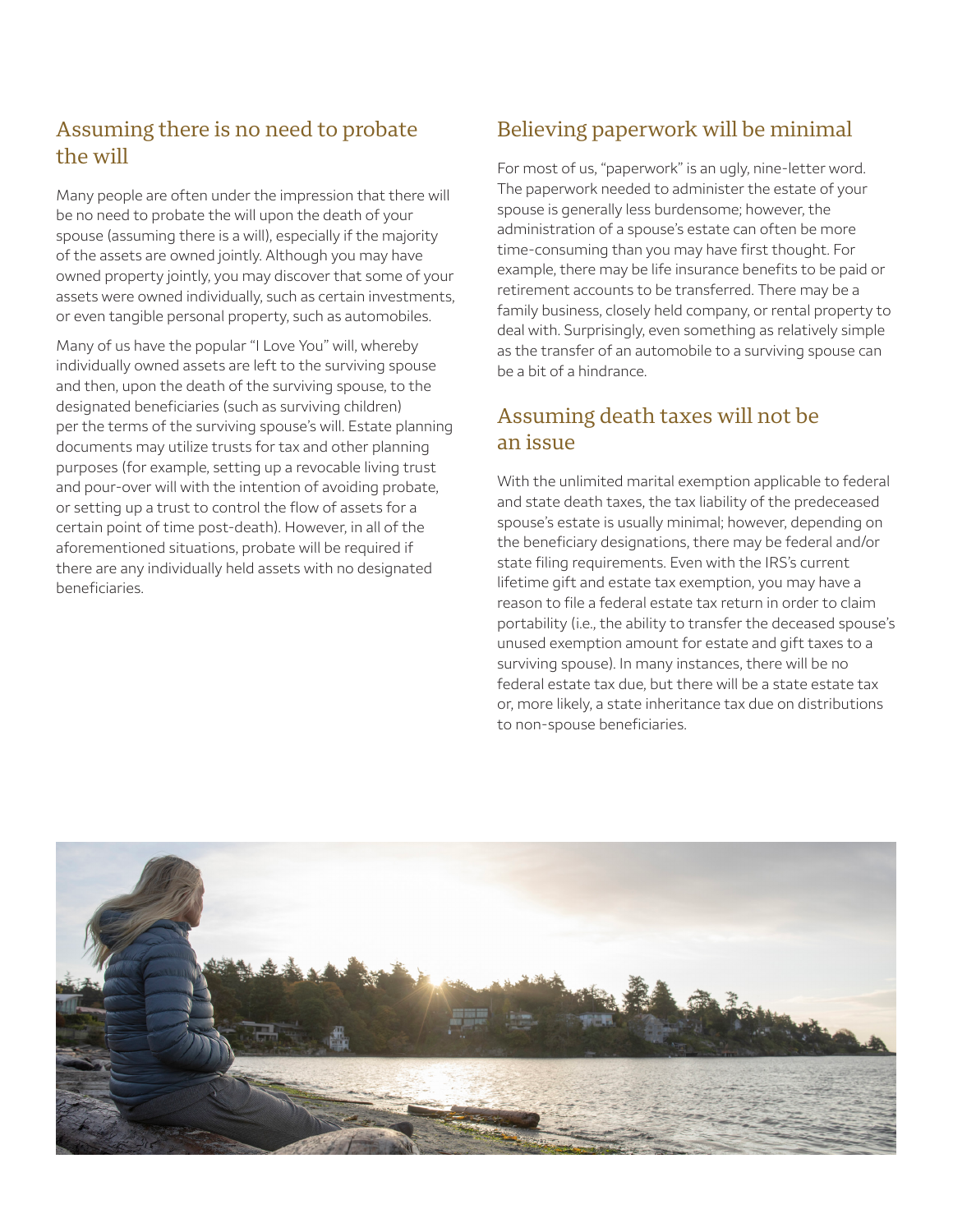## Not understanding the application of state laws

Estates are generally governed by state law. In addition to potential issues with state death taxes indicated above, there are a number of state-specific rules and procedures that are often overlooked. For example, there may be a duty to notify creditors of the decedent's passing. In addition, if your spouse died intestate (without a will), state law will govern the plan of distribution of the decedent's estate. You may be under the misconception that you will simply inherit everything if your spouse dies intestate. This may not be the case if there are children from a previous marriage involved (on either side).

Intestacy rules may also come into play if a will is deemed invalid for whatever reason and there is no former or pre-dated will to take its place. Depending on whether probate is required, there could be subsequent state filing requirements such as the filing of an estate inventory and/ or the filing of refunding bonds and releases.

#### Assuming that post-mortem planning is not needed

Even with extensive estate planning in place, post-death planning opportunities may still exist upon the death of your spouse. This could take the form of both tax- and non tax-related planning ideas. One example is planning with reverse qualified terminable interest property (QTIP) elections to effectively allocate your spouse's generationskipping transfer (GST) tax exemption. Another is planning by using disclaimers or disclaimer trusts, which also factors in tax-basis adjustment rules.

## Assuming "we're one big happy family"

Even when, as a surviving spouse, you are the executor and primary beneficiary, conflicts may exist if a family member, such as a surviving child, feels that mom or dad's estate is not being handled properly. This is more likely to be the case if the surviving spouse is elderly and relies heavily on the assistance of another family member. Unfortunately, blended families or second marriages often add another layer of potential complications. Although not overly common, there are instances where a family member or interested party challenges the legal validity of the will (often through the theories of lack of capacity or undue influence).